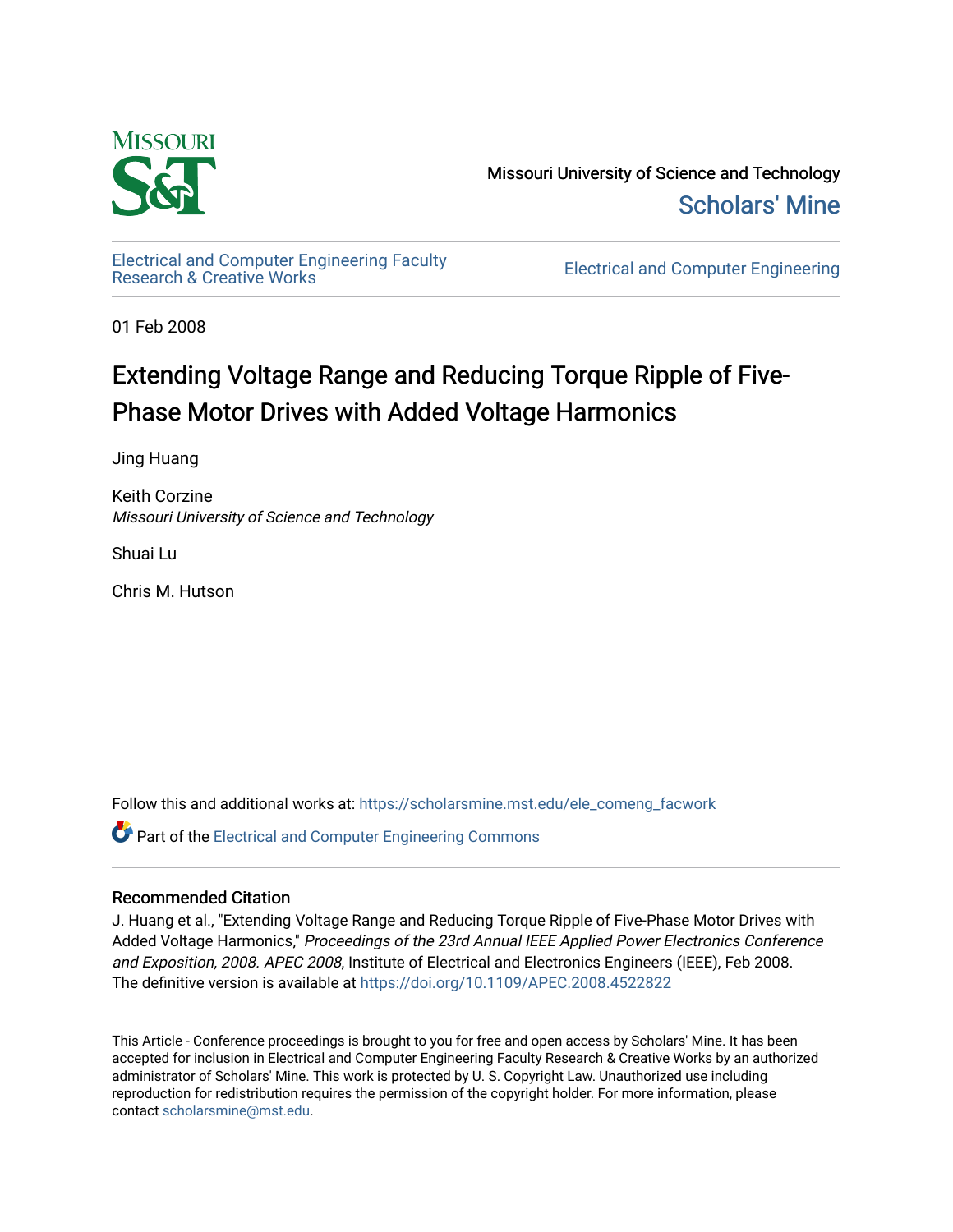# Extending Voltage Range and Reducing Torque Ripple of Five-Phase Motor Drives with Added Voltage Harmonics

Jing Huang<sup>1</sup>, *Student Member, IEEE*, Keith A. Corzine<sup>1</sup>, *Senior Member, IEEE*, Chris M. Hutson<sup>1</sup>, and Shuai Lu<sup>2</sup>, Member, IEEE

<sup>1</sup>Missouri University of Science and Technology, 1870 Miner Circle, Rolla, MO 65409 <sup>2</sup>MTS System Corporation, 14000 Technology Drive, Eden Prairie, MN 55344

*Abstract* **- As multi-phase (defined as greater than three-phase) drives become more popular and practical, new research in this area investigates potential advantages including lower torque ripple and better power density. The added dimensions of a multi-phase machine leads to a completely different operating nature than standard three-phase machines. It can be shown physically and mathematically that certain harmonics do not contribute to torque production and therefore the torque is not directly tied to the current wave-shape. This paper utilizes this property to demonstrate a substantial increase in voltage range and a reduction in torque ripple through the use of added voltage harmonics. An analysis of a five-phase motor is presented followed by a range of modulation techniques. It is shown that by proper selection of third, fifth, and seventh harmonics, the required dc voltage can be reduced by eighteen percent and the torque ripple can be reduced by nearly sixty percent over traditional methods at the expense of higher current THD; which may not be a disadvantage in certain applications. Further investigation is then carried out in applying a unique space-vector modulation patter to the five-phase motor drive. This further reduces the torque ripple. Detailed simulation and laboratory tests are used to demonstrate this concept.** 

#### I. INTRODUCTION

Recently, the multi-phase motor drive system concept has become popular in some specialized applications such as electric ship propulsion, electric/hybrid vehicle, traction, etc. Five-phase motor drive systems are gaining attention due to the trade-off of cost and potential advantages over the three-phase drive, such as higher power density where the weight and volume are critical and fault tolerance for better performance [1-11]. The five-phase system has some inherent characteristics which are completely different from standard three-phase systems. Most importantly, the existence of two *q*-*d* planes by transforming machine variables to *q*-*d* variables in the arbitrary reference frame splits the harmonics of system. This property could be used to design a controller for specific applications.

High torque ripple is the major consideration in applications where minimal acoustic noise is required. The application of a multi-phase system itself is a good way to reduce torque ripple [1-2]. Proper motor design is another popular way for torque ripple minimization [3]. Different pulse width modulation (PWM) methods have been developed in three-phase systems. However, in these systems, the torque ripple is directly related to the current wave-shape which is not the case in five-phase systems. For a five-phase system without a zero sequence current, it is possible to have components in the currents that do not contribute to the torque. This property is helpful in lowering the torque ripple. Recent research shows that a proper vector combination can be used to reduce the torque ripple with space vector PWM (SVPWM) [4]. Although this will introduce more current THD, the current distortion may not be a disadvantage in some specific application where the torque ripple performance is the major concern. Since the SVPWM method needs different vector identification and sequence selection, different look-up tables are needed to determine the dwell time at different modulation indices, which increases the complexity of practical implementation. Therefore, carrier-based sine-triangle method which could reach the same torque performance becomes desirable and is the main focus of this paper.

 A wide range of PWM strategies have been proposed for studying multi-phase systems [7-13]. Current research focuses on the SVPWM control in which the main objective is to generate the voltage-source inverter (VSI) with output as close to sinusoidal waveforms as possible. It can be shown that the maximum modulation index in the five-phase drive is 1.2311. However, some carrier-based PWM [12,13] methods can not utilize the full dc bus voltage. In this paper, a modulation method with  $3<sup>rd</sup>$ ,  $5<sup>th</sup>$  and  $7<sup>th</sup>$  harmonic injection is proposed. The advantages include simple practical implementation, full utilization of dc voltage supply, and lower torque ripple.

 A three-level five-phase inverter is used in this paper to demonstrate the proposed concepts. This converter integrates multilevel and multi-phase technologies. It combines the advantages of both and has better performance than the two-level five-phase system [4]. Simulation and laboratory tests of this topology are used to validate the proposed ideas.

#### II. FIVE-PHASE INDUCTION MACHINE MODEL

Compared with the traditional three-phase induction machine, the multi-phase induction machine provides some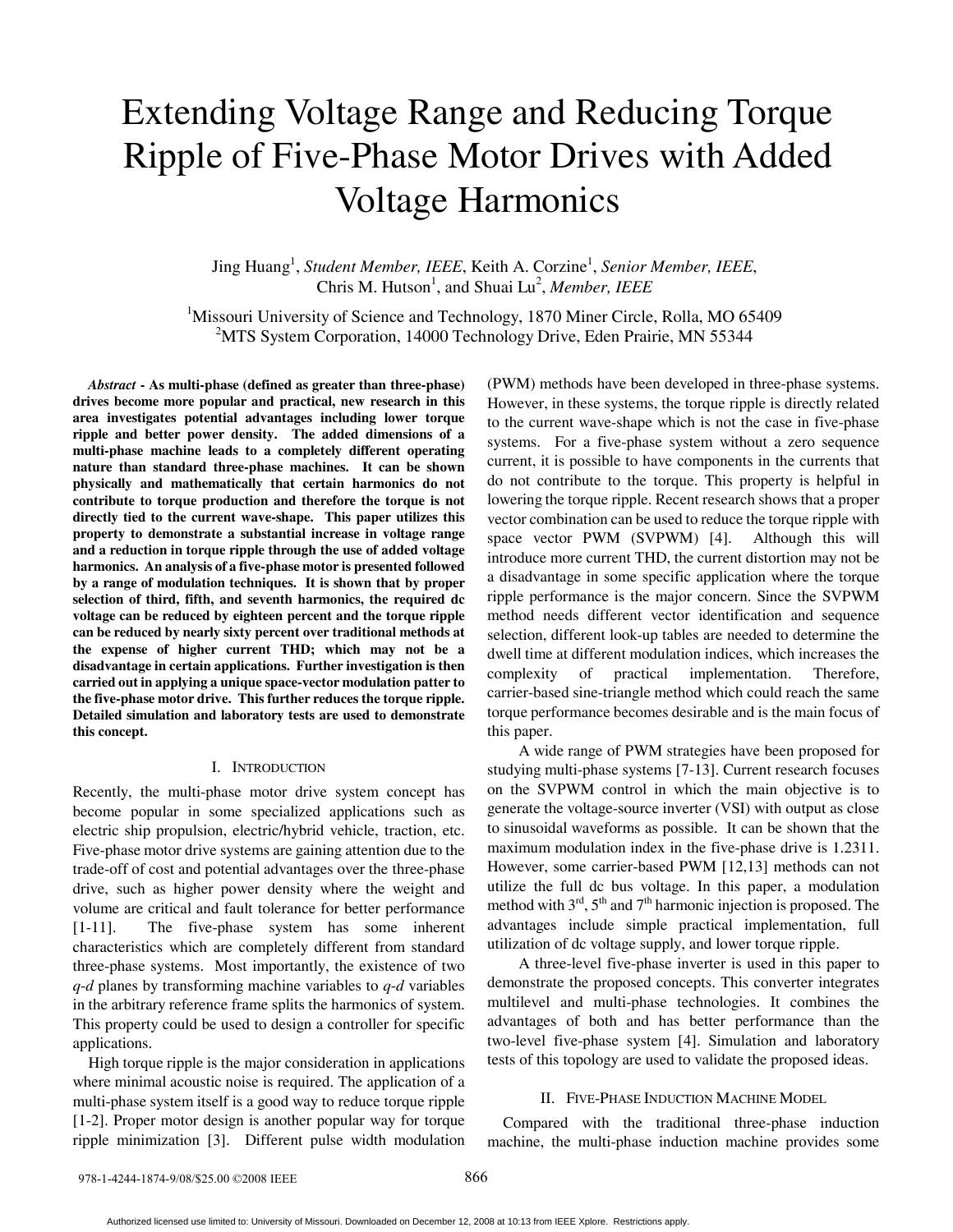distinct features, such as the ability to start and run even with some phases open circuited. This makes the five-phase machine attractive in systems where very high reliability is required [5]. High power density can be more easily achieved than in the case of three-phase machines by increasing the number of phases without increasing the rated current. Torque ripple behavior is also inherently superior to that of a three-phase drive system [6].

To simplify the development of the five-phase induction machine model, the stator windings of all phases are assumed to be identical and coils are sinusoidally distributed. Furthermore, a linear magnetic core is considered. The inherent 72º stator winding structure causes unsymmetrical line-to-line voltages (i.e.  $v_{ab}$  and  $v_{ac}$ ). For this reason the vector space does not appear in evenly distributed layers as in the case of a three-phase machine. The five-phase induction machine model used herein will be based on the arbitrary reference frame transformation [4]

$$
\begin{bmatrix} f_{q31} \\ f_{d51} \\ f_{q52} \\ f_{q52} \\ f_{0s} \end{bmatrix} = \frac{2}{5} \begin{bmatrix} \cos(\theta) & \cos(\theta - \frac{2\pi}{5}) & \cos(\theta - \frac{4\pi}{5}) & \cos(\theta + \frac{4\pi}{5}) & \cos(\theta + \frac{2\pi}{5}) \\ \sin(\theta) & \sin(\theta - \frac{2\pi}{5}) & \sin(\theta - \frac{4\pi}{5}) & \sin(\theta + \frac{4\pi}{5}) & \sin(\theta + \frac{2\pi}{5}) \\ \cos(\theta) & \cos(\theta + \frac{4\pi}{5}) & \cos(\theta - \frac{2\pi}{5}) & \cos(\theta + \frac{2\pi}{5}) & \cos(\theta - \frac{4\pi}{5}) \\ \sin(\theta) & \sin(\theta + \frac{4\pi}{5}) & \sin(\theta - \frac{2\pi}{5}) & \sin(\theta + \frac{2\pi}{5}) & \sin(\theta - \frac{4\pi}{5}) \\ 0.5 & 0.5 & 0.5 & 0.5 & 0.5 \end{bmatrix} \begin{bmatrix} f_{ds} \\ f_{ds} \\ f_{ds} \\ f_{ds} \end{bmatrix} (1)
$$

where *f* may represent voltage, current, or flux linkage. Transforming the machine-variable voltage and flux linkage equations to the arbitrary reference frame gives a traditional *q*-*d* model which has two *q*-*d* axes and one zero sequence that are used to represent the original five phases. It can be shown from (1) that applied voltages of harmonic  $5k \pm 1$  appear in the *q*1-*d*1 plane and harmonics of  $5k \pm 2$  appear in the *q*2-*d*2 plane (where *k* is the integer harmonic number). Furthermore, the *q*2-*d*2 plane does not contain back-EMF terms which is also noted by the torque equation

$$
T_e = \frac{5}{2} \frac{P}{2} \left( \lambda_{q_{r1}} i_{dr1} - \lambda_{dr1} i_{qr1} \right)
$$
 (2)

Therefore, harmonics such as the  $3<sup>rd</sup>$ ,  $7<sup>th</sup>$ ,  $11<sup>th</sup>$ ,  $13<sup>th</sup>$ , etc. do not contribute to electromagnetic torque. This property will be utilized below to increase the voltage capability of the five-phase drive.

#### III. FIVE-PHASE INVERTER MODEL

A number of research work has been directed to two voltage levels per phase. In many specific applications where acoustic noise caused by torque pulsation is a major concern, the multilevel drive can be used due to the more discrete voltage levels per phase to achieve the target waveform. A typical five-phase three-level diode-clamped inverter is composed of five phase legs with four transistors each as shown in Figure 1.



Figure 1. Three-level five-phase motor drive system.

With the star-connected motor, it can be shown that the motor voltages are related to the inverter line-to-ground voltage by

$$
\begin{bmatrix}\nv_{as} \\
v_{bs} \\
v_{cs} \\
v_{ds} \\
v_{es}\n\end{bmatrix} = \frac{1}{5} \begin{bmatrix}\n4 & -1 & -1 & -1 & -1 \\
-1 & 4 & -1 & -1 & -1 \\
-1 & -1 & 4 & -1 & -1 \\
-1 & -1 & -1 & 4 & -1 \\
-1 & -1 & -1 & -1 & 4\n\end{bmatrix} \begin{bmatrix}\nv_{ag} \\
v_{bg} \\
v_{cg} \\
v_{dg} \\
v_{eg}\n\end{bmatrix}
$$
\n(3)

The inverter modulation operates by commanding the per-phase line-to-ground voltage as

$$
v_{xg}^* = v_{dc} \left[ \frac{1}{2} + m \sum_{k=1}^n \frac{m_k}{2} \cos \left( k \left( \theta_e - x \frac{2\pi}{5} \right) \right) \right]
$$
 (4)

where *x* represents phase that can be *a* through *e*. The phase shift *x* is 0 for the *a*-phase, 1 for the *b*-phase, and so on. In this general form, the fundamental component and a number of harmonics can be added; each with a modulation factor  $m m_k$ . *m<sub>k</sub>*.<br> **0** *n*.<br>
<sup>2</sup><br>
<sup>2</sup><br>
<sup>2</sup><br>
<sup>2</sup><br>
<sup>2</sup><br>
<sup>2</sup> Where *k* is the harmonic number which can have values up to *n*.

#### IV. MAXIMUM MODULATION INDEX OF A MULTI-PHASE DRIVE

The maximum modulation index of a multi-phase drive is the maximum value of *m* that can be used in (4) without having the commanded voltage exceed the dc link voltage. The modulation index is a ratio of the magnitude of ac voltage to the dc voltage and, it could be used to indicate the minimum dc bus voltage of inverter for a given motor voltage. The maximum modulation index may differ depending on the modulation methods. *However, it has a limited value for a system of a specified number of phases.* It can be easily observed from the three-phase two-level vector space that two zero-states are located at the origin and the remaining six states form a hexagon around the origin. The maximum modulation index is determined by the radius of an inscribed circle inside the hexagon, which can be expressed as

$$
\frac{2}{3}v_{dc}\cos(30^{\circ}) = \frac{m_{\text{max}}}{2}v_{dc}
$$
 (5)

For multi-phase multi-level systems, the number of switching states increases dramatically, and there are more redundant states in the vector space. However, the maximum modulation index can still be obtained by calculating the radius of the inscribed circle of the states in the outer layer of the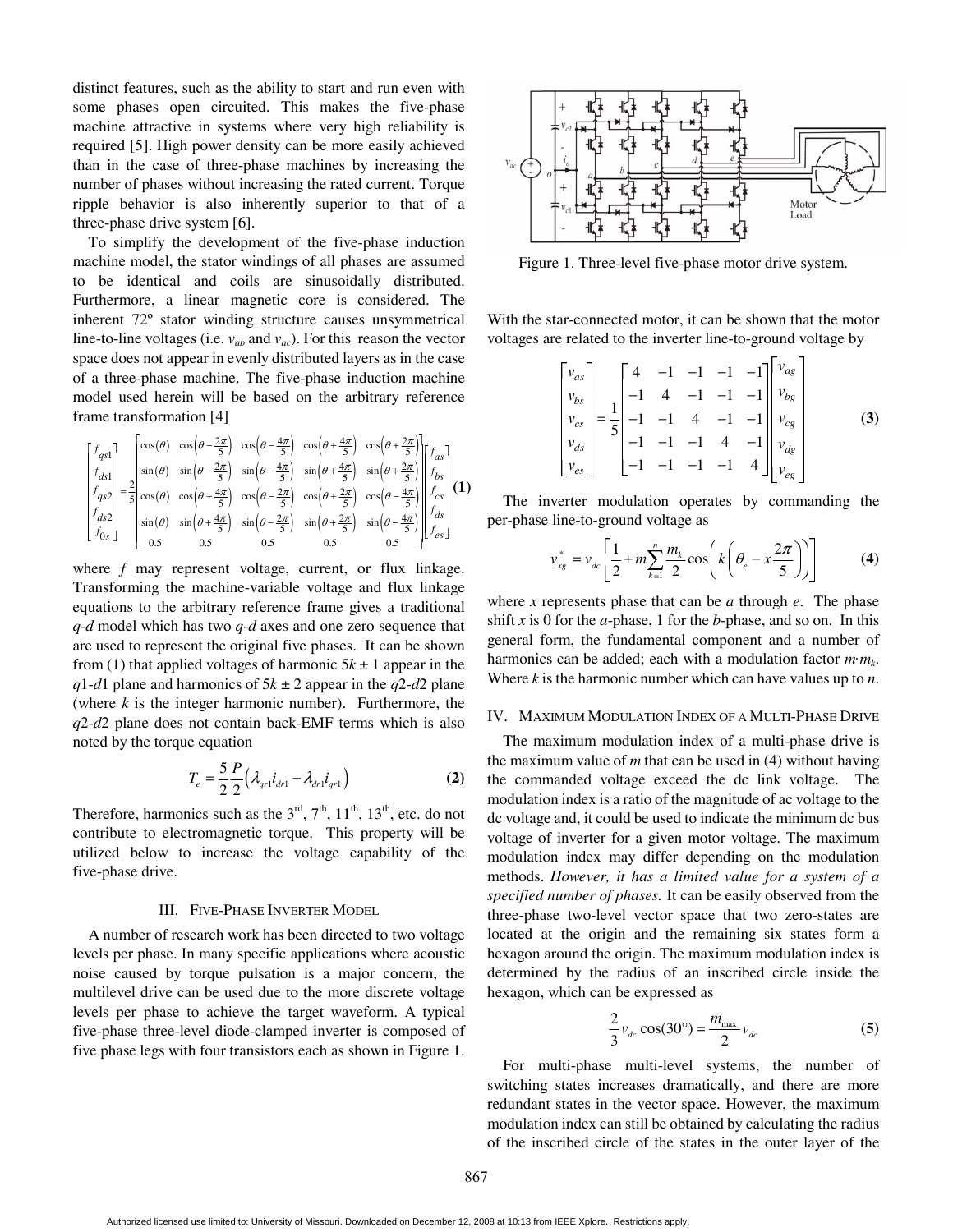vector space. For example, for five-phase systems, the maximum modulation index is calculated from

$$
0.6472 \, v_{dc} \cos(18^\circ) = \frac{m_{\text{max}}}{2} \, v_{dc} \tag{6}
$$

A study of the vector spaces of multi-phase drives reveals that some switching vectors at the outer layer can be easily found. Table I shows one such vector for each of the systems with up to fifteen phases. Several specific examples are plotted in Figure 2. Therein, the blue dots are the space vectors and the red dots present vectors under study.

Table 1. Maximum mod. index for various phase numbers.

| Phase | Switching states | Maximum    |
|-------|------------------|------------|
| numbe |                  | mod. index |
| r     |                  |            |
| 3     | 100              | 1.1547     |
| 5     | 11000            | 1.2311     |
|       | 111000           | 1.2518     |
| 9     | 111100000        | 1.2603     |
| 11    | 11111000000      | 1.2646     |
| 13    | 1111110000000    | 1.2670     |
| 15    | 1111111000000000 | 1.2686     |



Figure 2. Space-vector plots for various multi-phase drives.

Generally, for a two-level system with 2N+1 phases, where  $N = 1, 2, \ldots$ , the maximum modulation index could be expressed as

$$
m_{\max} = \left| \sum_{k=1}^{(N-1)/2} e^{-\frac{(k-1)2\pi}{N}j} \right| \frac{4}{N} \cos\left(\frac{\pi}{2} \frac{1}{N}\right) \tag{7}
$$

Based on (7), Table I shows the maximum modulation indices for several systems. It can be observed that the higher the number of phases, the larger the maximum modulation index is. For systems with very large number of phases, the gain in modulation index is marginal and the largest number is 1.2732. Figure 3 shows the trend of values of modulation indices versus phase number. Although machines with very large numbers of phases are not practical, this analysis provides a mathematical basis of maximum modulation index in multi-phase systems.



Figure 3. Maximum modulation index verse phase number.

In three-phase systems, adding a third harmonic component to the output of each phase [14] or the discontinuous clamping modulation method [15] can produce a 15% increase in the output voltage of PWM inverters. In other words, the dc link voltage can be reduced by 13%. In five-phase systems, the maximum modulation index is 1.2311. However, the traditional adding of zero-sequence terms could not obtain the minimal dc link voltage as in three-phase drives. The following section will discuss how the different forms of injection of harmonics will relate with the utilization of dc voltage and torque ripple.

#### V. INJECTION OF VOLTAGE HARMONICS

#### *A. Traditional Natural Sampled Modulation*

Utilizing commanded voltages given by (4) with only the fundamental component yields traditional natural sampled modulation. According to  $(4)$ ,  $m<sub>1</sub>$  is limited to 1.0. The maximum modulation index *m* is also limited to 1.0. A system with a three-level five-phase inverter connected to a five-phase machine as shown in Figure 1 was simulated in [17]. The dc supply voltage was 125 V and could create a fundamental phase voltage of 62.5 V. In the simulation, 90% of maximum modulation index is used in the example system which represents the normal working condition, and the switching frequency was set to 3600 Hz. The following figures show the voltage and current waveform, the electromagnetic torque waveform (with torque ripple), and the corresponding space vector plot.

Authorized licensed use limited to: University of Missouri. Downloaded on December 12, 2008 at 10:13 from IEEE Xplore. Restrictions apply.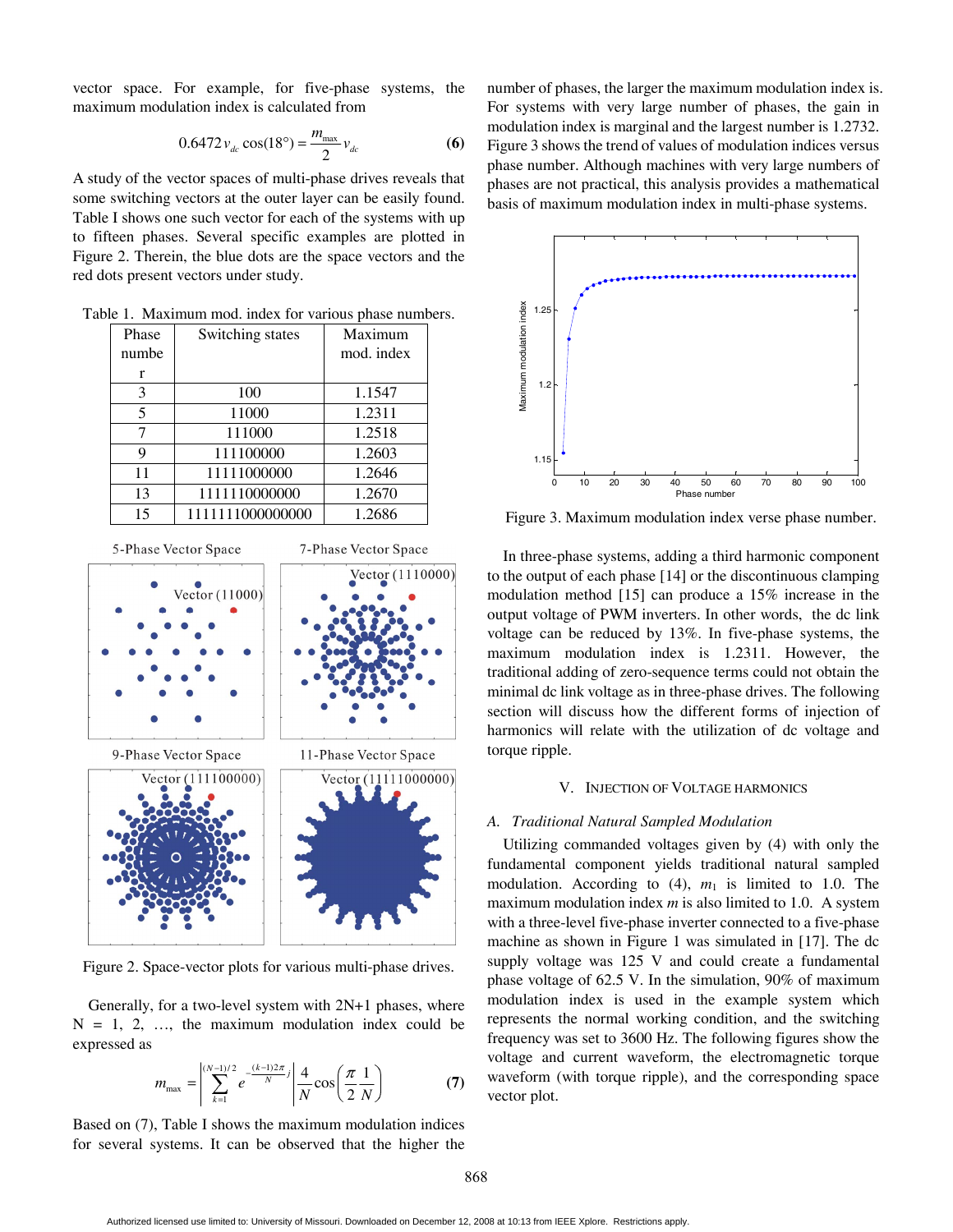

Figure 4a. Waveforms using natural sampled modulation.



Figure 4b. Vector space of natural sampled modulation.

#### *B. Fifth-Harmonic Injection*

When a  $5<sup>th</sup>$  harmonic term is added to (4), the resulting line-to-line voltage and phase voltage are almost the same as traditional natural sampled modulation since the  $5<sup>th</sup>$  harmonic terms of the line-to-ground voltages will not appear on the motor windings according to (3). However, selecting a modulation index of  $m_5 = -1/16$  will allow a maximum modulation index of  $m = 1.05$  while still keeping (4) within the physical bounds of the dc voltage. Simulation results are shown in Figure 5. To maintain the fundamental phase voltage with 62.5 V, the required dc supply voltage is set to 119 V. The torque ripple is slightly improved. However, the maximum modulation index in this case is not the upper limit, which means the dc voltage could be lowered even further.



Figure 5a. Fifth-harmonic injection waveforms.



Figure 5b. Vector space of fifth-harmonic injection.

#### *C. Additional Harmonic Injection*

To determine the amount of harmonics that can produce the maximum modulation index for a five-phase system, an optimization based method was adopted. Three harmonics,  $3<sup>rd</sup>$ ,  $5<sup>th</sup>$  and  $7<sup>th</sup>$ , were considered, which are represented by the parameters *m*3, *m*5 and *m*7 respectively. The reference voltage with harmonics added can be expressed as

$$
v_{xg}^{*} = \frac{v_{dc}}{2} \left[ 1 + m \left( \frac{\cos(\theta_e) + m_3 \cos(3\theta_e) + m_4 \cos(7\theta_e)}{m_5 \cos(5\theta_e) + m_7 \cos(7\theta_e)} \right) \right]
$$
(8)

The objective of the optimization algorithm is to determine the optimal combination of *m*3, *m*5 and *m*7 so that the summation of these terms has the smallest maximum value in a period. A multivariable unconstrained minimization algorithm is used, which is based on a simplex search method that only gives local minimal solutions near a starting point. To overcome this difficulty, the algorithm is repeatedly called to find solutions near different starting points. A total of 29,791 initial estimates were tried, and these estimated harmonic magnitude values were distributed in a range from -30% to 30% of the fundamental component. The results of the study show that the maximum modulation index that can be achieved by adding harmonics to references in a five-phase system is around 1.2311, which is consistent with the derivation described in the previous section. The corresponding harmonic contents are -26.52% for  $3<sup>rd</sup>$  harmonics, 10.0% for  $5<sup>th</sup>$  harmonics, and -2.92% for  $7<sup>th</sup>$  harmonics. If the amount of  $3<sup>rd</sup>$  harmonics is not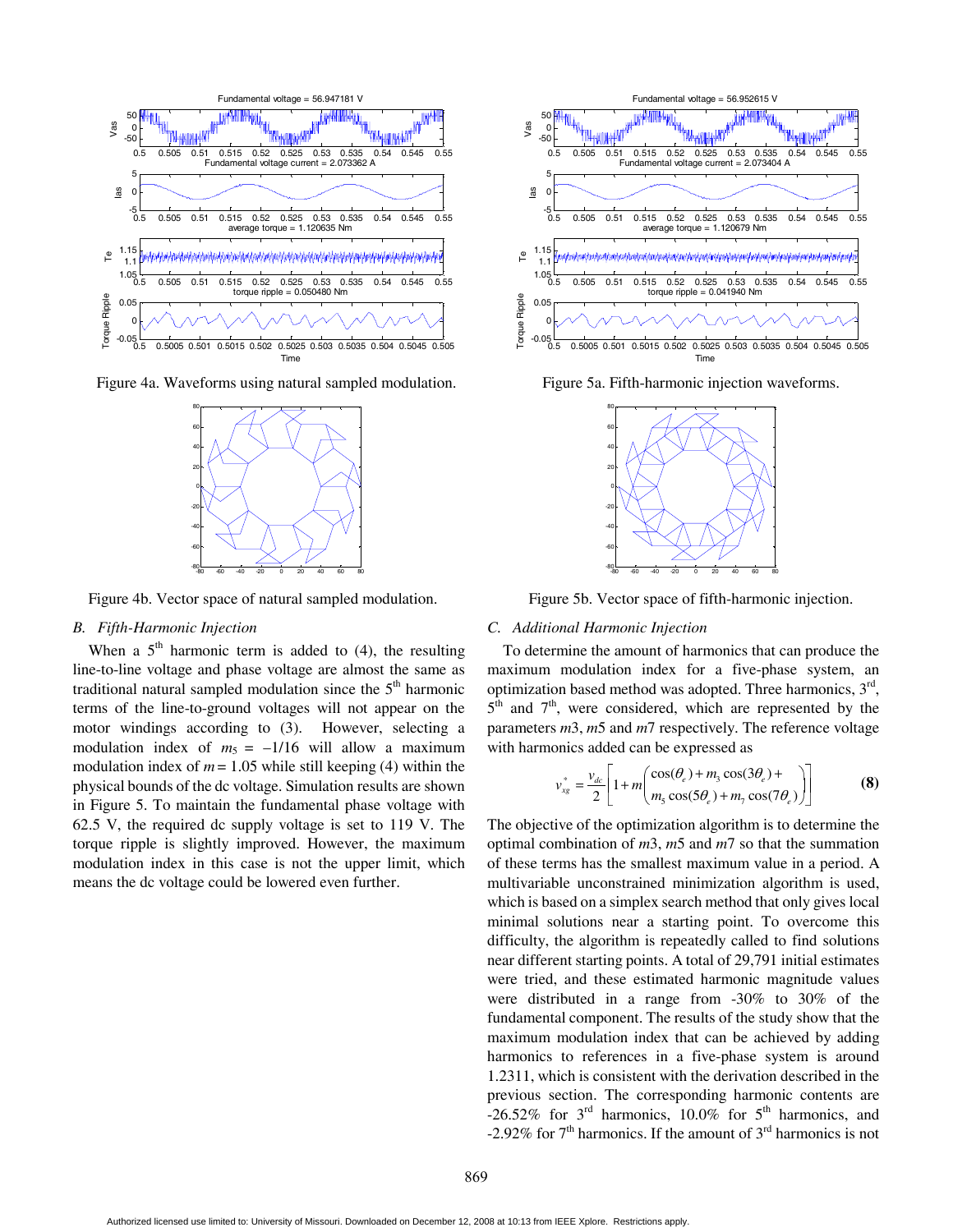acceptable, lower values of *k*3 can be used, but the resulting modulation index will also be lower. Figure 7 shows the trend of maximum modulation index obtained from the optimization algorithm as the parameters change. It can be clearly seen that the maximum value, 1.2311, is only achieved for a single combination of parameters. As *m*3, *m*5 and *m*7 move away from these values, the maximum modulation index decreases.



Figure 7. Coefficient selection for maximum modulation index.

Herein, addition of the  $3<sup>rd</sup>$  and  $7<sup>th</sup>$  harmonics is suggested to extend the voltage range of the five-phase motor drive. With the added harmonics, a dc bus voltage  $v_{dc}$  of only 102 V is needed for maintaining the same fundamental inverter output voltage, which is an 18% decrease compared with traditional natural sampled modulation. Simulation results of Figure 8 show the addition of these harmonics will indeed add low-frequency content to the motor phase voltages and currents. However, the torque ripple is only 60% of that using traditional natural sampled modulation. In applications such as Naval ship propulsion, where torque ripple handily produces acoustic noise, this modulation method may be preferred.



Figure 8a. Waveforms with additional harmonic injection.



Figure 8b. Vector space of additional harmonic injection.

#### *D. Harmonic Injection by SVM*

The modulation techniques described above are all carrier-based modulation methods. The space-vector modulation (SVM) is another modulation technique and is commonly used for three-phase systems. It has been shown by researchers that SVM and carrier-based modulation methods are practically the same [16]. In past research, the SVM applied to multi-phase drives is adjusted so that the applied voltages are sinusoidal. In this paper, an SVM technique is adopted which is based on the concept of nearest vectors. This SVM method introduces a significant amount of harmonic components; the  $3<sup>rd</sup>$ ,  $5<sup>th</sup>$ , and  $7<sup>th</sup>$  being the dominant ones. The nearest triangle vectors are chosen based on the commanded voltage. Simulation results show a fixed vector sequence with a specific modulation index (90% of maximum modulation index) can produce the minimum torque ripple. The vector sequence was chosen so that the transistor switching frequency was nearly the same as with the carrier-based modulation methods described above.



Figure 9a. Simulation results of the SVM method.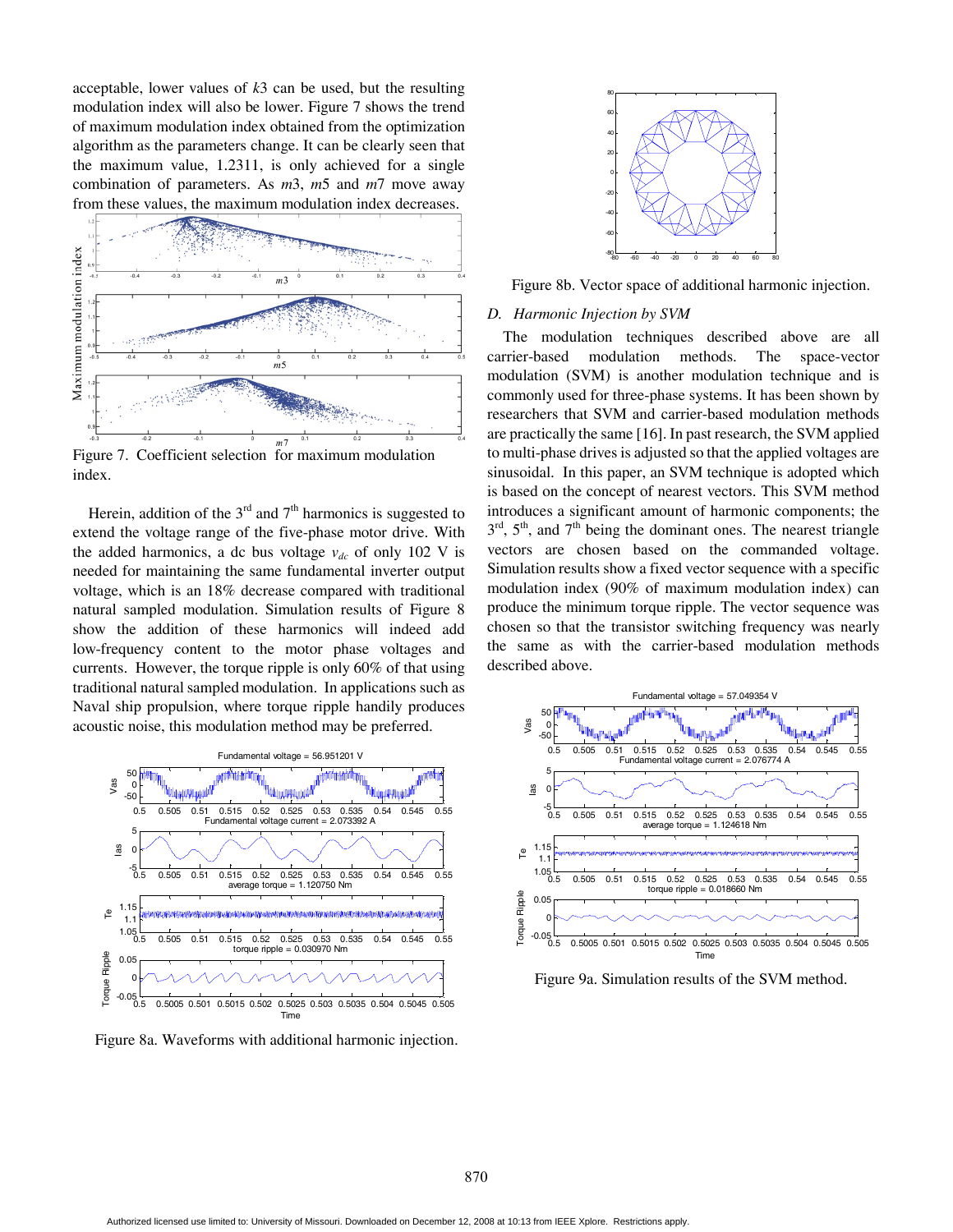

Figure 9a. Vector space of the SVM method.

The harmonic injection methods described above are not a carrier-based PWM equivalent of SVM in a five-phase machine. Simulation shows that the torque ripple in SVM is better than the additional harmonic injection modulation method. However, carrier-based PWM methods are much easier to implement in three-level five-phase system. For different modulation indices, the SVM needs to select the proper vectors and calculate the dwell time for each vector and decompose the vector to corresponding transistor signals. It is not as simple as in the three-phase two-level case where some fixed pattern is easily derived. The problem also cannot be easily solved by using pre-calculated look-up tables. Even if the time consumption of this calculation is not of a concern, the practical implementation of SVM with a microcontroller requires a complicated decision-making process to determine the right vectors and appropriate vector sequence online, which is much more difficult in five-phase three-level drives. In comparison, the additional-harmonic injection method is easy to implement in the laboratory and the full dc voltage supply can be utilized, although the torque ripple it not as good as the SVM method, it is still much better than the traditional natural sampled modulation.

#### VI. LABORATORY VALIDATION

The system of Figure 1 was constructed in the laboratory. The laboratory system photo is shown in Figure 10. A digital signal processor (DSP) TI-TMS320F2812 and PC interface are on the back side of the rack to provide the PWM output. A five-phase induction machine is connected to the multi-level inverter. The switching frequencies are also set to be the same as the simulation. Figure 11 shows the voltage waveforms for the four cases; case A being the sinusoidal reference waveform, case B with the  $5<sup>th</sup>$  harmonic, case C with the  $3<sup>rd</sup>$ ,  $5<sup>th</sup>$ , and  $7<sup>th</sup>$ harmonics, and case D with the nearest triangle SVM. The dc supply for the four cases was 125 V, 119 V, 102 V and 102 V respectively to correspond to the simulation studies above. The measured current, measured torque, and measured vector plots are shown in Figures 12, 13, and 14 respectively. As can be seen, the wave-shapes are nearly the same as in the simulation. The torque ripple also shows a decreasing trend going from case A to B to C to D as with the simulation; with a significant drop when the  $3<sup>rd</sup>$  and  $7<sup>th</sup>$  harmonic are injected.



Figure 10. Five-phase drive laboratory setup.

It is shown that although different dc voltages are applied, the same fundamental voltage and current could be obtained for different cases. Also good agreement is apparent between the simulation results and laboratory results.



Figure 11a. Measured voltage waveforms.



Figure 11b. Measured current waveforms.